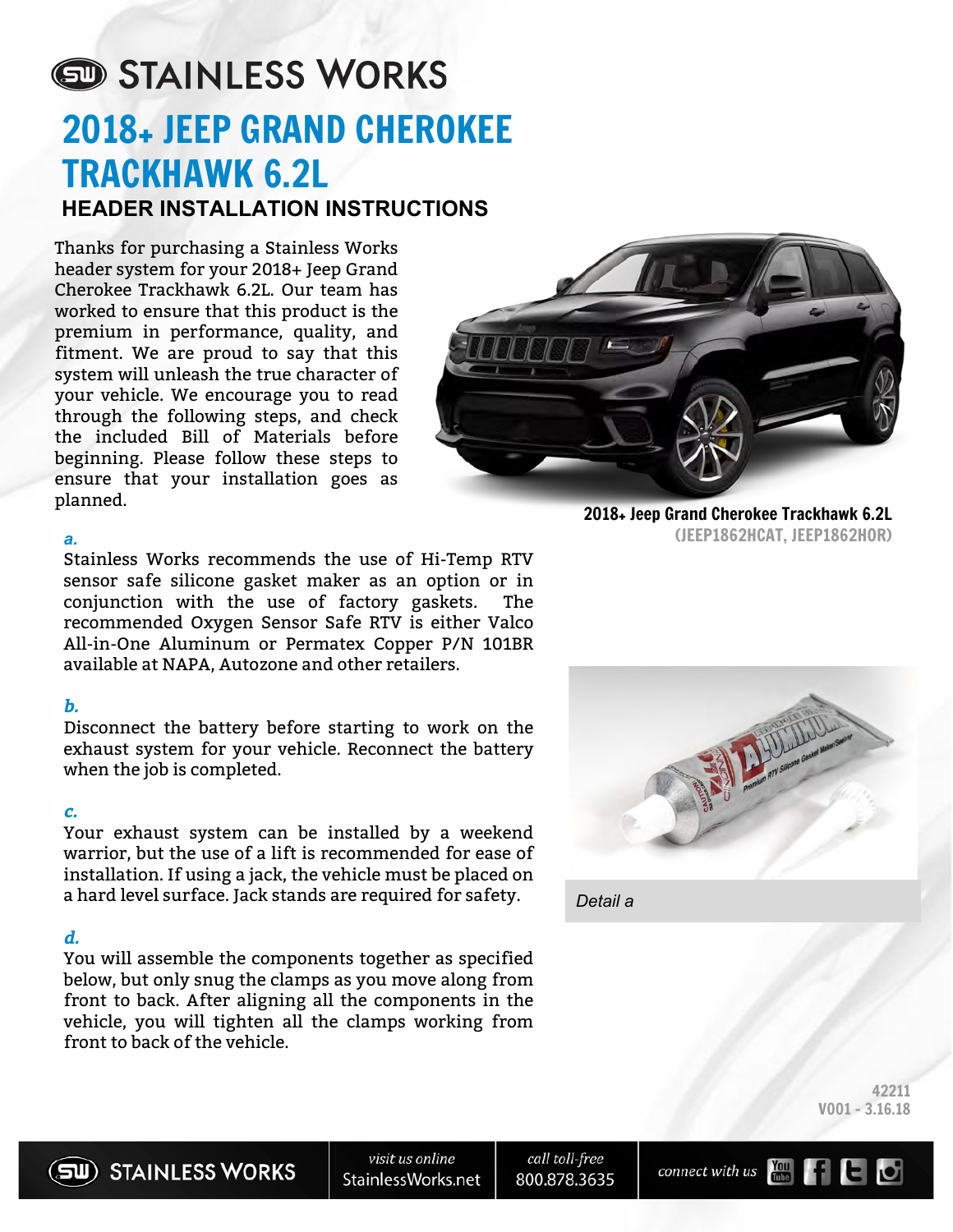#### **DISASSEMBLY**

#### **1.**

Disconnect the battery.

# **2.**

Raise and support the vehicle.

# **3.**

Remove air box and inlet.

# **4.**

Remove power distribution box from mount, then remove (3) 6mm nuts holding the mount in and remove. This will allow for more room to get to the bolts.

# **5.**

Remove the 6mm nut holding the dipstick, and remove the dipstick.

# **6.**

Remove all O2 sensors from the OEM exhaust.

# **7.**

Disconnect the exhaust at the 2 bolt flanges, by removing the (4) 8mm spring loaded nuts.

# **8.**

Remove the left brace at the transmission crossmember - (4) 10mm bolts.

# **9.**

Remove the right brace at the transmission crossmember - (2) 10mm bolts.

# **10.**

Remove the catted pipes from the manifolds - (4) 10mm bolts.

# **11.**

Support the transmission and remove (6) 10mm bolts and (2) 10mm nuts from the crossmember and transmission mount. Remove the crossmember.

# **12.**

Remove (12) 10mm bolts holding the front driveshaft and remove.

# 2018+ JEEP GRAND CHEROKEE TRACKHAWK 6.2L

**HEADER INSTALLATION INSTRUCTIONS PAGE 2**



*Detail 7: Flanged catback connection*



*Detail 10: Cat-Manifold connection*

42211 V001 - 3.16.18



visit us online StainlessWorks.net

call toll-free 800.878.3635

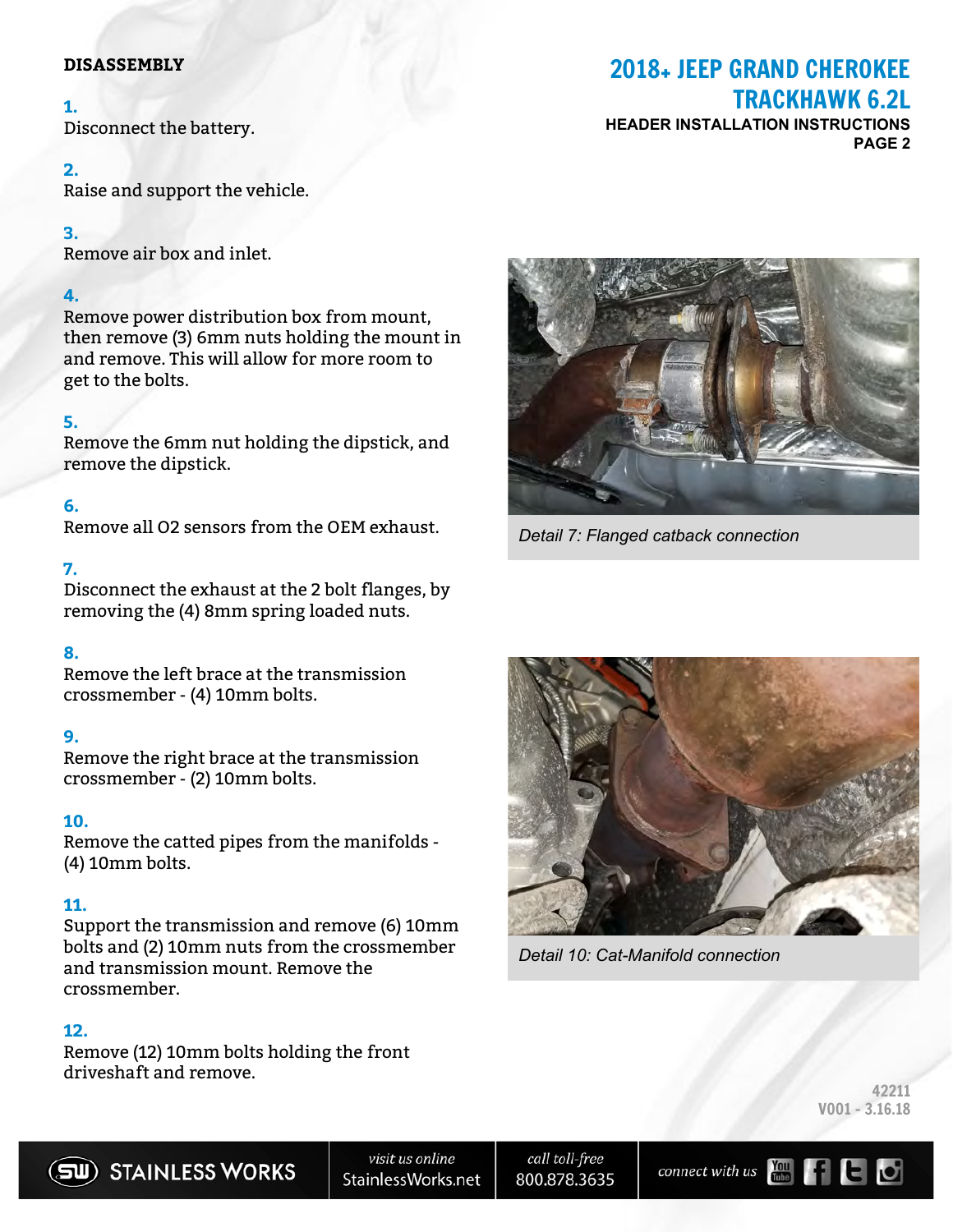#### **13.**

Remove heat shield from starter (1) 6mm bolt, (2) 8mm nuts.

#### **14.**

Remove (16) 8mm bolts from the manifolds and remove the manifolds.

# **ASSEMBLY**

#### **15.**

Install the provided O2 extensions. Front #104173-12 - Rear #109210.

#### **16.**

Loosely install the lower header bolts that were provided using (4) 8mm bolts per side.

#### **17.**

Install the right side header using (3) 8mm upper bolts and (1) of the original bolts with the dipstick spacer.

#### **18.**

Install dipstick.

#### **19.**

Install left side header using (4) 8mm upper bolts.

#### **20.**

Reinstall starter heat shield using (1) 6mm bolt and (2) 8mm nuts that were removed earlier. The shield may require some bending to get it in place.

#### **21.**

Reinstall the front O2 sensors into the collector bungs.

#### **22.**

Reinstall the front driveshaft using the (12) 10mm bolts.

#### **23.**

Before installing the transmission crossmember, remove the small shield from it - (2) 6mm bolts and nuts. 42211

# 2018+ JEEP GRAND CHEROKEE TRACKHAWK 6.2L

**HEADER INSTALLATION INSTRUCTIONS PAGE 3**



*Detail 23: Remove the small silver shield*

| 42211            |
|------------------|
| $V001 - 3.16.18$ |

call toll-free 800.878.3635